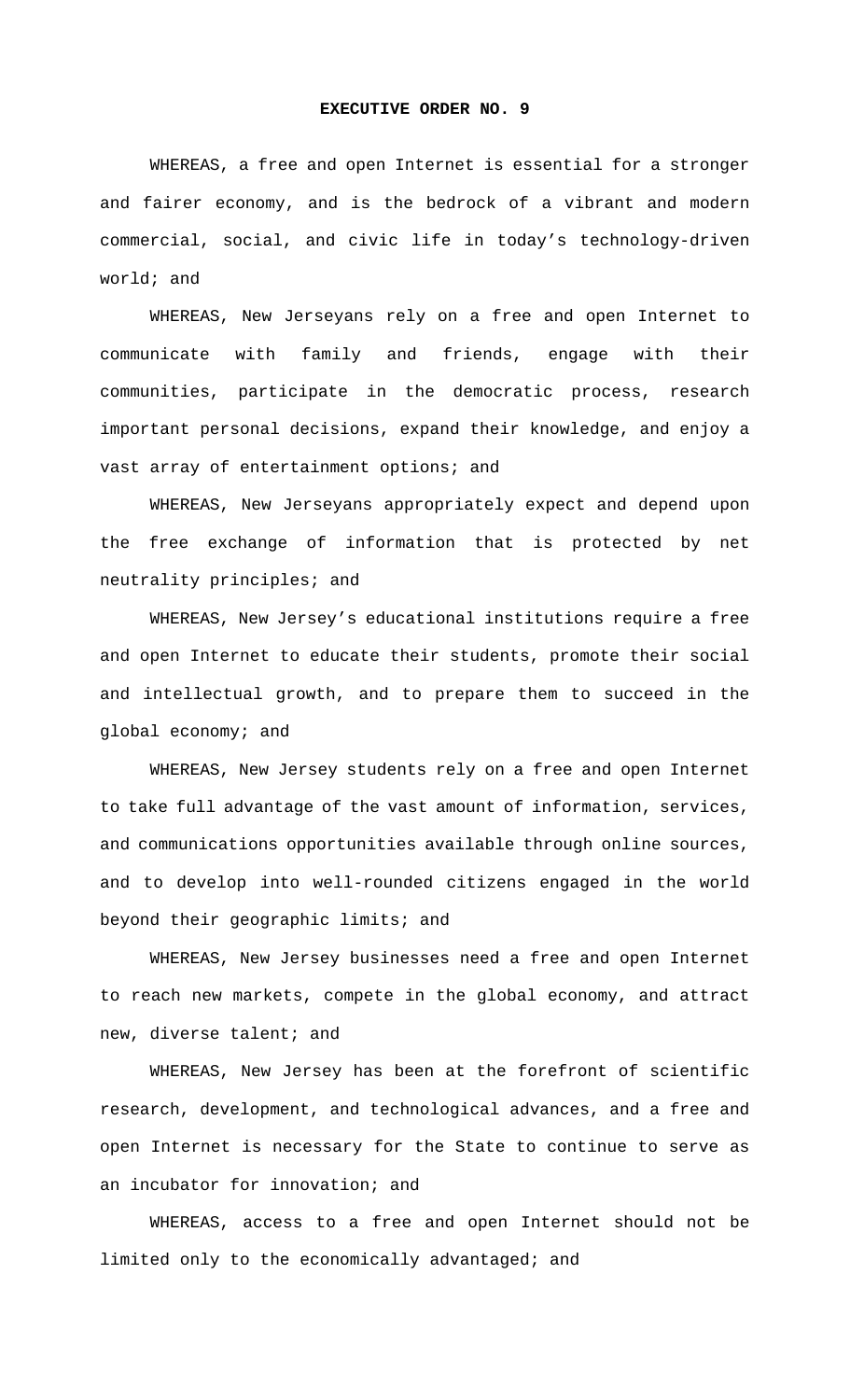WHEREAS, the Trump administration's Federal Communications Commission ("FCC") recently illustrated that a free and open Internet is not guaranteed by eliminating net neutrality principles in a way that favors corporate interests over the interests of New Jerseyans and our fellow Americans; and

 WHEREAS, many of the Internet Service Providers ("ISPs") serving New Jerseyans have publicly pledged to continue to abide by the principles protecting a free and open Internet despite the FCC's actions; and

 WHEREAS, the State of New Jersey is a significant purchaser of Internet and broadband services; and

 WHEREAS, this administration, in its stewardship of taxpayer money, bears the ongoing responsibility to ensure the efficient procurement of goods and services for State entities, and the principles of net neutrality are inherently tied to the provision of reliable, high-quality broadband Internet service for the State; and

 WHEREAS, New Jersey state employees use the Internet every day to conduct the business of the State and to serve its citizens, and throttling or paid prioritization could adversely impact these employees' ability to work for and on behalf of New Jerseyans; and

 WHEREAS, many New Jersey government services are offered exclusively online, and throttling or paid prioritization could limit New Jerseyans' ready access to these important and often critical government services and inhibit citizens in need from accessing important government services;

 NOW, THEREFORE, I, PHILIP D. MURPHY, Governor of the State of New Jersey, by virtue of the authority vested in me by the Constitution and by the Statutes of this State, do hereby ORDER and DIRECT:

2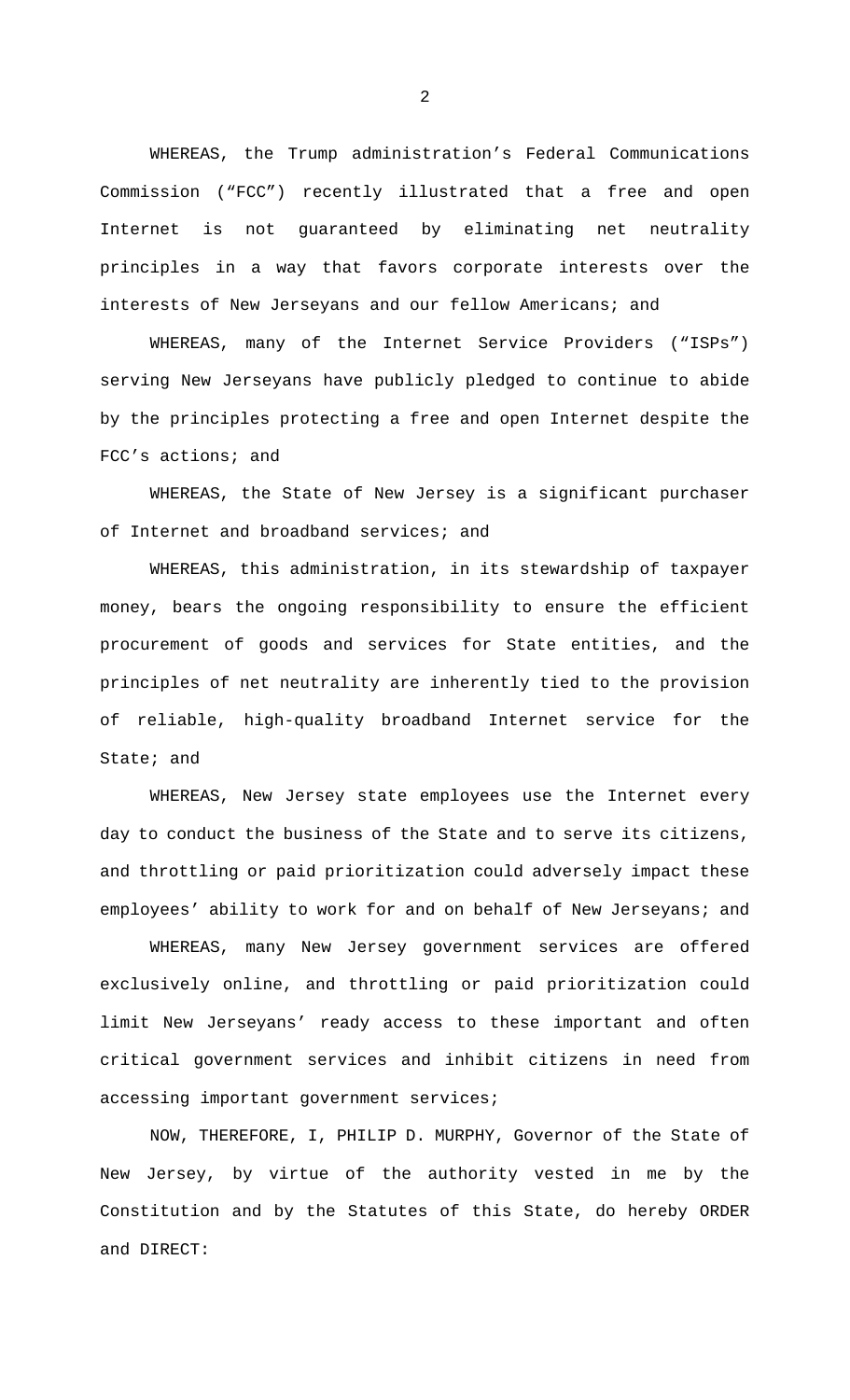1. The Division of Purchase and Property, within the Department of the Treasury, and all other contracting units or officials of any State entity, shall require that all future contracts for Internet, data, and telecommunications ("Internet and broadband") be awarded only to ISPs that adhere to "net neutrality" principles.

2. For purposes of this Order, adherence to "net neutrality" principles means that an ISP shall not, with respect to any consumers in New Jersey (including but not limited to State entities):

a. Block lawful content, applications, services, or nonharmful devices, subject to reasonable network management that is disclosed to the consumer; or

b. Throttle, impair or degrade lawful Internet traffic based on Internet content, application, or service, or use of a nonharmful device, subject to reasonable network management that is disclosed to the consumer; or

c. Engage in paid prioritization; or

d. Unreasonably interfere with or unreasonably disadvantage:

i. An end user's ability to select, access, and use broadband Internet access service or the lawful Internet content, applications, services, or devices of their choice; or

ii. An edge provider's ability to make lawful content, applications, services, or devices available to end users.

3. For purposes of this order, adherence to "net neutrality" principles also means that an ISP shall provide to all of its customers in the State of New Jersey (including but not limited to State entities): accurate information regarding the network and transport management practices (including cellular

3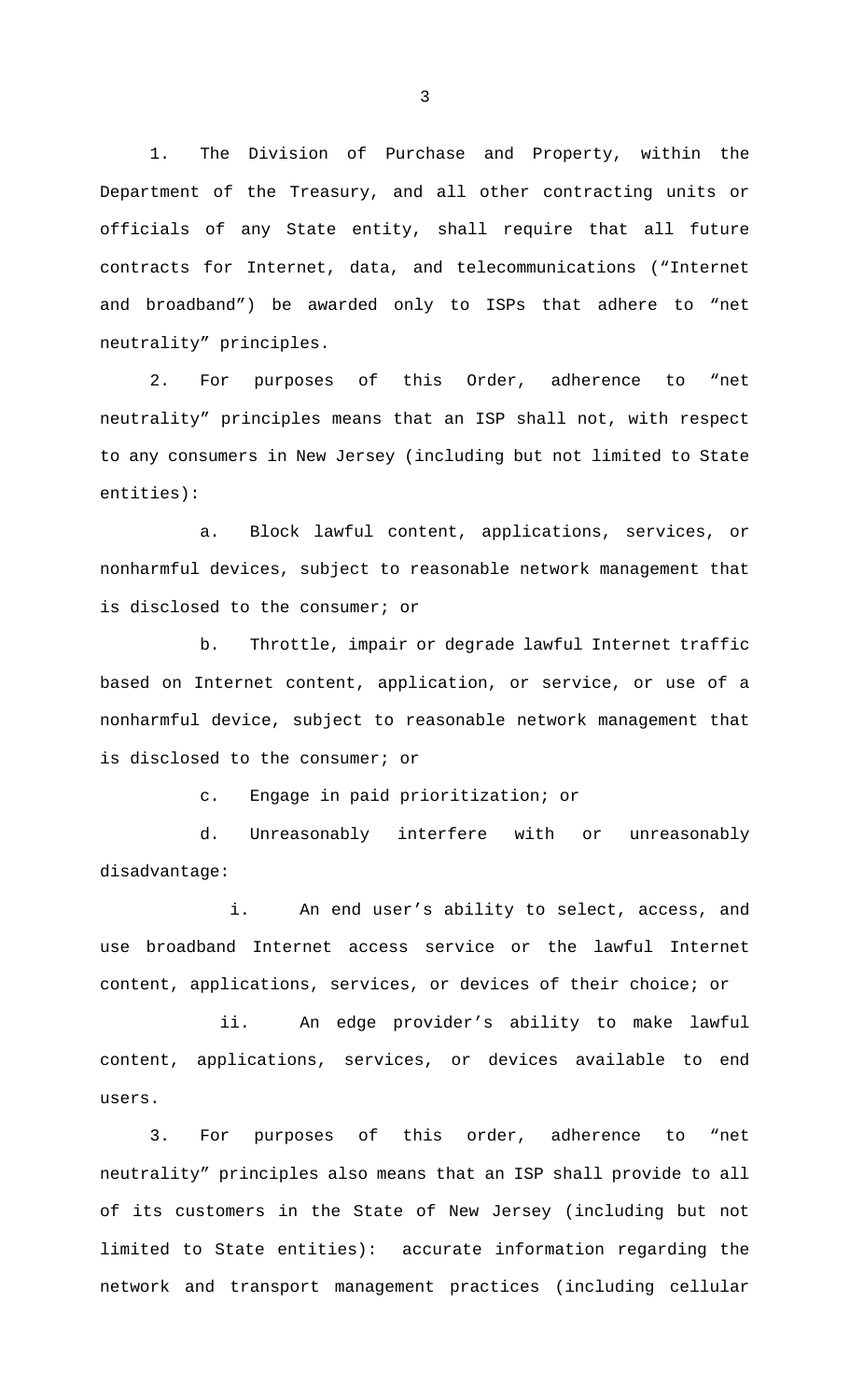data and wireless broadband transport), and performance and commercial terms of its broadband Internet access services sufficient for consumers to make informed choices regarding use of such services and for content, application, service, and device providers to develop, market, and maintain Internet offerings.

4. Additionally, for purposes of this Order, "future contracts" refers to contracts awarded or renewed by any State entity on or after July 1, 2018.

5. For purposes of this Order, "State entity" shall mean any of the principal departments in the Executive Branch of State government and any agency, authority, board, bureau, commission, division, institution, office, or other instrumentality within or created by any such department, and any independent State authority, commission, instrumentality, or agency over which the Governor exercises executive authority, as determined by the Attorney General.

6. By March 1, 2018, the Division of Purchase and Property, in consultation with input from the Department of Law and Public Safety, shall prepare such policies and other guidance, and take such other steps as are determined to be necessary and appropriate, to ensure that this Order is appropriately implemented and enforced. The Division of Consumer Affairs, within the Department of Law and Public Safety, shall prepare such policies and other guidance, and take such other steps as it determines to be necessary and appropriate to carry out its responsibilities under this Order.

7. The Division of Purchase and Property shall cooperate with the Division of Consumer Affairs in implementing this Order. The Division of Consumer Affairs shall issue guidance with respect to any dispute over the definition of terminology used in this Order.

4